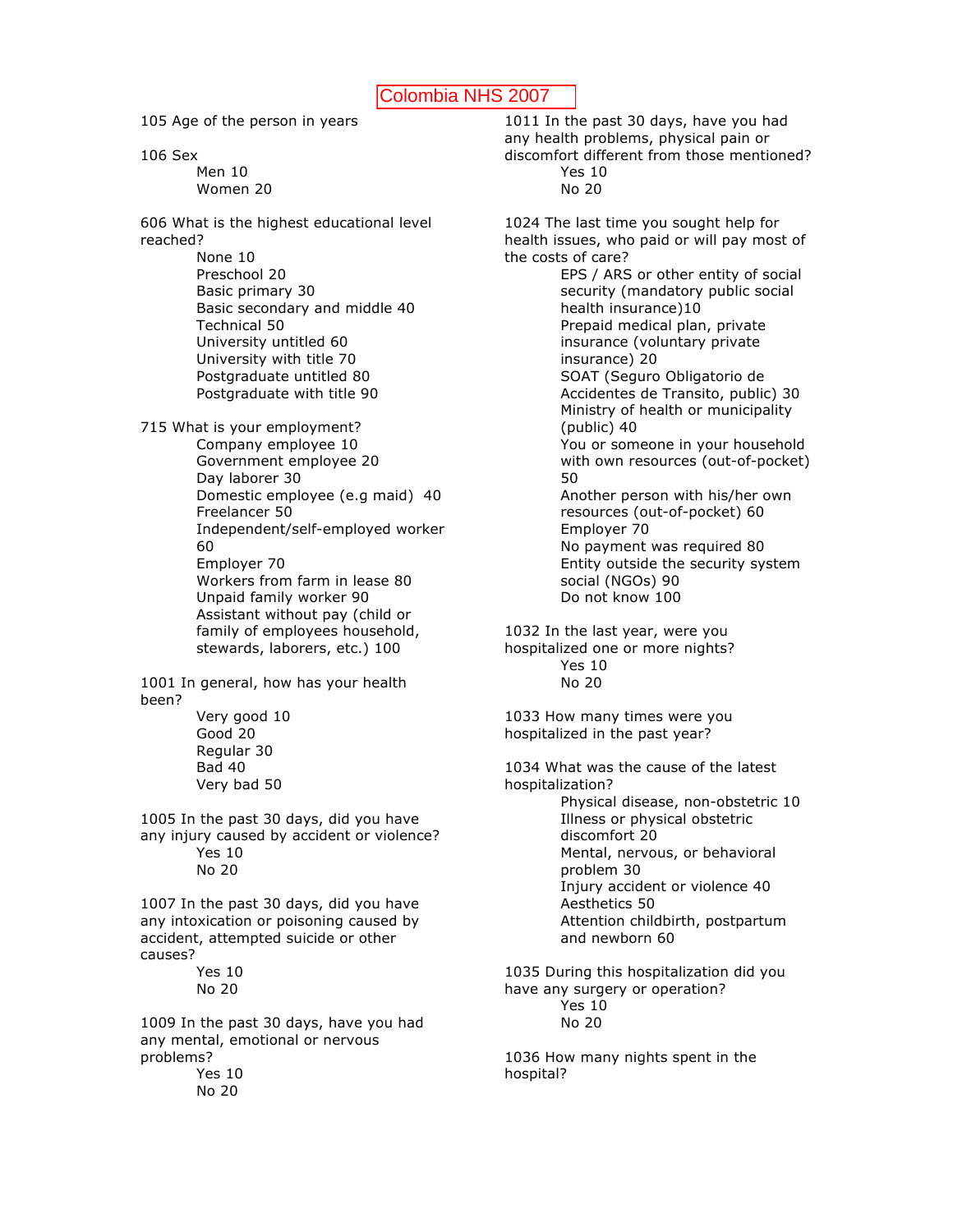1037 Where did the latest hospitalization occur? Hospital, clinic or health centre government (public) 10 Hospital or private clinic (private) 20 Hospital clinic or EPS / ARS (social security – public) 30 1038 In What institution were you hospitalized? What is the name of the institution? Where is it located? Same city block 10 Same neighborhood 20 Same town 30 Another town 40 What town? Another country 50 1039 What was the time it took you to get to your treatment institution? Hours? Minutes? 1040 In the last hospitalization, how were you transported to the health institution? Ambulance 10 Motorized vehicle, particular 20 Public transportation 30 Non-motorized 40 Walking 50 Do not know 60 *\*\*There is potential confusion between answer choices 20 and 30, as a taxi might be interpreted as either public transport or a particular motorized vehicle* 1043 Have you ever had back pain or discomfort in the neck that lasted more than fifteen days? Yes 10 No 20 Do not know 30 1201 Did you have a traffic accident in 2007? How many? Yes 10 No 20 No recall 30 1202 Did you have a traffic accident in 2006? How many? Yes 10 No 20 No recall 30

2005? How many? Yes 10 No 20 No recall 30 1204 - Add up the figures in 1201, 1202 and 1203. Is the figure is equal to zero? Yes 10 No 20 1205 Have you ever had a traffic accident in your life? Yes 10 No 20 1206 Did you suffer any injury (ranging from bruises and pain to amputation) in these accidents? Yes 10 No 20 Do not know 30 1207 In the last (latest, most recent) accident did you suffer any injury or wound? Yes 10 No 20 1208 In the second to last accident did you suffer any injury or wound? Yes 10 No 20 Not Applicable 30 1209 In the third to last accident did you suffer any injury or wound? Yes 10 No 20 Not Applicable 30 *The following questions relate to the most recent accident ONLY.* 1210 Which of the following injuries did you receive as a result of the accident? A. Bruises, pain or tension in muscles: Yes 10 No 20 B. Cuts, scrapes, burns or open wounds on the skin: Yes 10 No 20 C. Fractures, broken bones or dislocated: Yes 10 No 20 D. Damage to internal organs or internal bleeding: Yes 10 No 20 E. Head injuries or loss of consciousness: Yes 10 No 20 F. Temporary or permanent loss of function of an organ, or body part: Yes 10 No 20

1203 Did you have a traffic accident in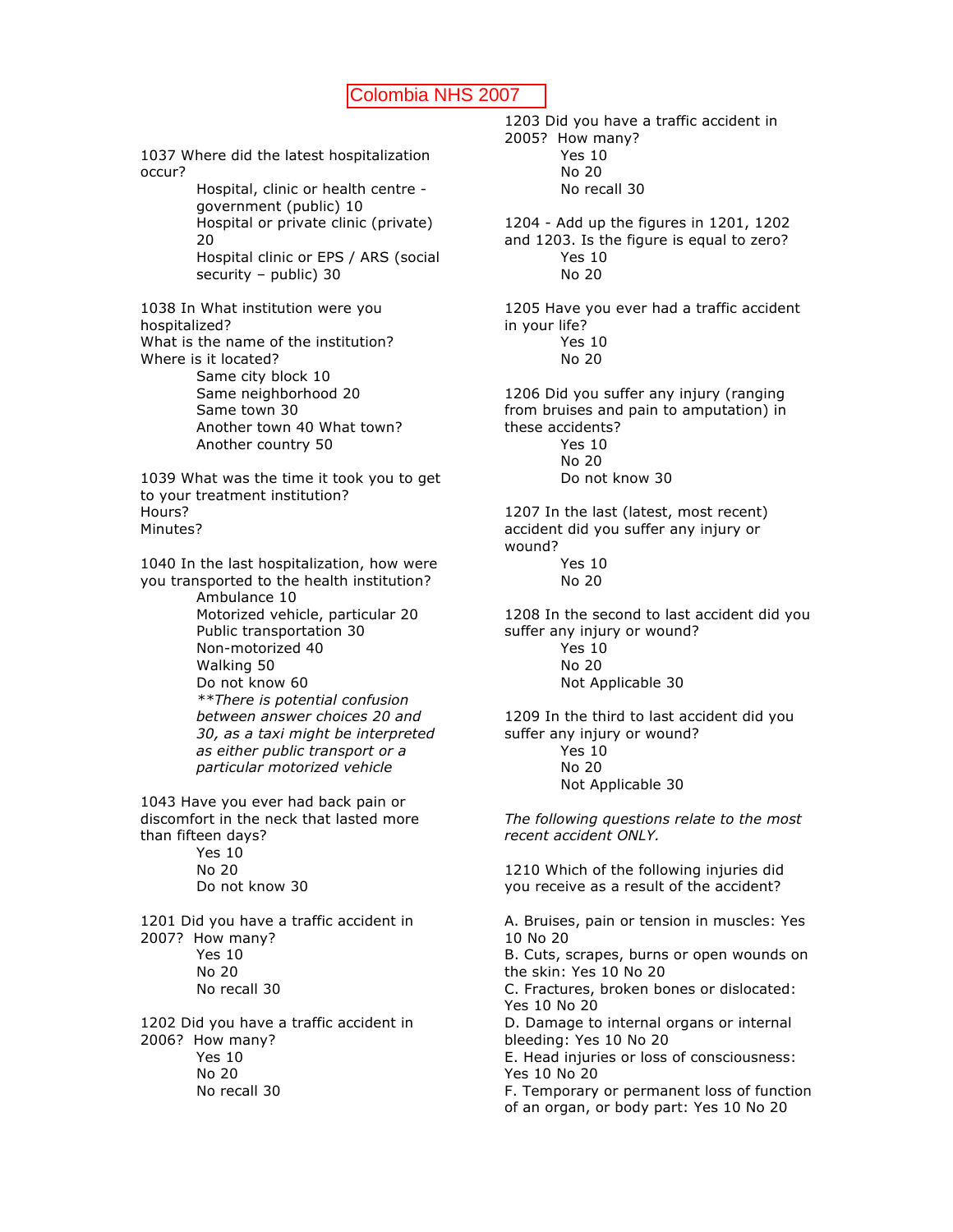1211 For what reason were you in the street at the time of the accident? Commuting to work / study 10 Working 20 Personal errands 30 At rest or recreation 40 1212 In the latest accident were you a…? Pedestrian 10 Passenger 20 Driver 30 Cyclist 40 Motorcyclist 50 1213 What kind of vehicle were you in when the latest accident happened? Sedan (car) 10 Bike or cyclo-taxi 20 Bus or minibus 30 Minibus 40 Street bus (rapid bus transit, articulated like a street-car, e.g. Transmilenio, MIO) 50 Truck 60 Pick-up truck 70 Jeep-type vehicle (SUV) 80 Motorcycle or motor-taxi 90 Dump truck 100 Animal-drawn cart or animal-back (e.g. horseback) 110 1214 With what kind of vehicle did you collide? Sedan (car) 10 Bike or cyclo-taxi 20 Bus or minibus 30 Minibus 40 Street bus (rapid bus transit,

articulated like a street-car, e.g. Transmilenio, MIO) 50 Truck 60 Pick-up truck 70 Jeep-type vehicle (SUV) 80 Motorcycle or motor-taxi 90 Dump truck 100 Animal-drawn cart or animal-back (e.g. horseback) 110 It was not against a vehicle 120

1215 On what kind of road did the accident happen?

> Highway 10 *Urban* Avenue 20 *Urban* Street or secondary way 30 *Urban* Highway 40 *Rural* Small road 50 *Rural* Cycling 60

1216 What of the following things are related to the occurrence of the latest accident? Yes 10 No 20 Not sure 30 A. Someone was going too fast? 10 20 30 B. Someone did not observe traffic lights or stop sign? 10 20 30 C. Someone drove against one-way traffic? 10 20 30 D. Someone changed lanes without warning or cut-off another vehicle? 10 20 30 E. Someone consumed alcohol or drugs? 10 20 30 F. Someone was distracted, tired or asleep? 10 20 30 G. Someone crossed in a place not allowed or did not use the footbridge? 10 20 30 h. Any vehicle had mechanical failure? 10 20 30 1217 Interviewer: Check answer to 1207 and write answer here. Yes 10 No 20 1218 For injuries in the latest accident, did you consult a doctor, another person, or an institution of health? Yes 10 No 20 *\*\*Question imples that "another" person is a health-related person, but question is unclear and indefinite.* 1219 Were you taken care of? Yes 10 No 20 1220 Where did you treat the injuries? Public or private hospital (inpatient) 10 Public clinic (outpatient) 20 Private hospital or clinic (inpatient or outpatient) 30 EPS / ARS (ISS, CAMI, CADIS) social security center (inpatient or outpatient) 40 Physician's office or outpatient practice 50 At home 60 At work, study or other place 70 At a drugstore 80 Acupuncturist, bioenergy, naturist or similar facility 90 Traditional healer 90